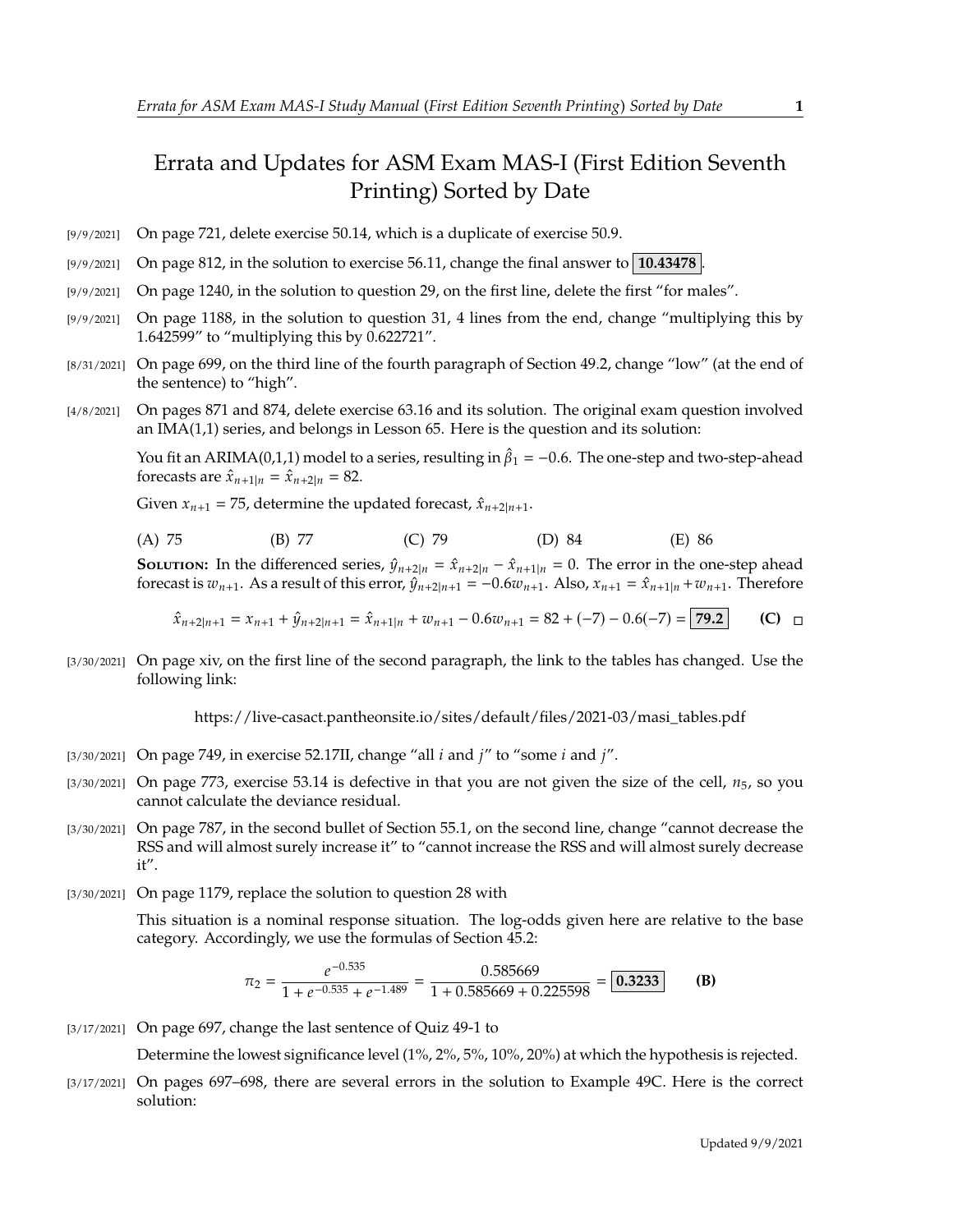**SOLUTION:** The restriction means

$$
y_i = \beta_1 + \beta_2 x_{i2} + (\beta_2 + 1)x_{i3} + \varepsilon_i
$$

Collecting  $\beta_1$  terms, this becomes

 $y_i - x_{i3} = \beta_1 + \beta_2(x_{i2} + x_{i3}) + \varepsilon_i$ 

We now compute the error sum of squares for both models. For the original 3-parameter model, the design matrix is  $(1 \quad 1 \quad 2)$ 

$$
\mathbf{X} = \begin{pmatrix} 1 & 1 & 2 \\ 1 & 2 & 1 \\ 1 & 3 & 7 \\ 1 & 5 & 3 \\ 1 & 7 & 4 \\ 1 & 8 & 10 \end{pmatrix}
$$

The fitted parameters are

$$
(\mathbf{X}^{\mathsf{T}}\mathbf{X})^{-1} = \begin{pmatrix} 0.67965 & -0.08432 & -0.03280 \\ -0.08432 & 0.04421 & -0.02383 \\ -0.03280 & -0.02383 & 0.03024 \end{pmatrix}
$$

$$
\mathbf{X}^{\mathsf{T}}\mathbf{y} = \begin{pmatrix} 104.2 \\ 714.6 \\ 799.2 \end{pmatrix}
$$

$$
(\mathbf{X}^{\mathsf{T}}\mathbf{X})^{-1}\mathbf{X}^{\mathsf{T}}\mathbf{y} = \begin{pmatrix} 8.8184 \\ 0.7220 \\ 2.5378 \end{pmatrix}
$$

« ¬ The fitted values are  $\hat{y}_i = 14.61$ , 12.80, 28.75, 20.04, 24.03, 39.98. The error sum of squares is  $\Sigma (u_i - \hat{u}_i)^2 = 56.52$  $\sum (y_i - \hat{y}_i)^2 = 56.52.$ 

For the alternative regression, the revised variables are

| $x_2 + x_3$ | $\mathbf{v}-\mathbf{x}_3$ |
|-------------|---------------------------|
| З           | 8.1                       |
| 3           | 14.0                      |
| 10          | 23.5                      |
| 8           | 21.3                      |
| 11          | 16.9                      |
| 18          | 29.4                      |

Let the revised independent variable be  $x^* = x_2 + x_3$  and let the revised dependent variable be **y**<sup>\*</sup> = **y** − **x**<sub>3</sub>. So we are fitting  $y_i^* = \beta_1 + \beta_2 x_i^*$ .

The fitted parameters are

$$
b_2 = \frac{\sum (x_i^* - \bar{x}^*)(y_i^* - \bar{y}^*)}{\sum (x_i^* - \bar{x}^*)^2} = \frac{186.97}{158.83} = 1.1765
$$
  

$$
b_1 = \bar{y}^* - b_2 \bar{x}^* = 18.867 - 1.1765(8.8333) = 8.4743
$$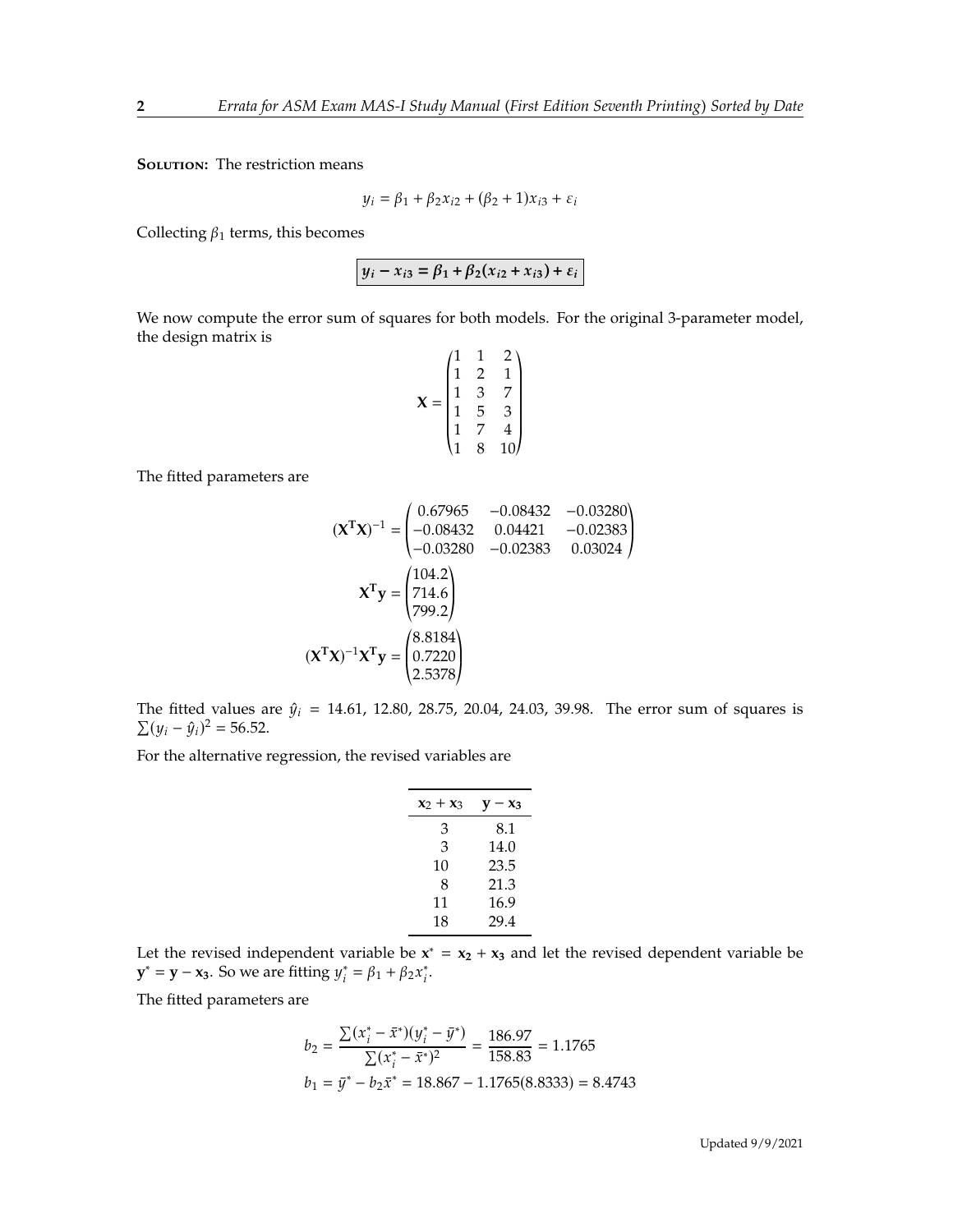Recall that the error sum of squares is the total sum of squares,  $\sum (y_i^* - \bar{y}^*)^2$ , minus the regression<br>sum of squares,  $\sum (G^* - \bar{g}^*)^2$ . Since  $G^* = h + h$  of and  $\bar{g}^* = h + h + \bar{g}^*$ . The regression sum of squares sum of squares,  $\sum (\hat{y}_i^* - \bar{y}^*)^2$ . Since  $\hat{y}_i^* = b_1 + b_2 x_i^*$  and  $\bar{y}^* = b_1 + b_2 \bar{x}^*$ , The regression sum of squares is  $\sum b_2^2 (x_i^* - \bar{x}^*)^2$ . Now,  $\sum (y_i^* - \bar{y}^*)^2 = 281.8133$  and  $\sum (x_i^* - \bar{x}^*)^2 = 158.8333$ . Therefore the error sum  $\sum_{1}^{n} \frac{1}{2}$  of squares is

$$
\sum (y_i^* - \bar{y}^*)^2 - b_2^2 \sum (x_i^* - \bar{x}^*)^2 = 282.8133 - 1.1771^2 (158.8333) = 61.97
$$

Since  $n = 6$  and  $p = 3$ , then  $n - p = 3$ . Also, the number of restrictions is  $q = 1$ . The F statistic is

$$
F_{q,n-p} = F_{1,3} = \frac{(61.97 - 56.52)/1}{(56.52/3)} = \boxed{0.2888}
$$

[3/17/2021] On page 714, change the last sentence of the solution to Quiz 49-1 to

So 20% is the lowest significance level at which the hypothesis is rejected.

[3/17/2021] On page 1049, on the first line, change the url to

<https://www.casact.org/exams-admissions/exam-results/past-exams-pass-marks>.

Unfortunately, pre-2011 exams are no longer available, making Sections B.1–B.12 useless. Also, all links have changed, so the direct links to each exam in the other sections are no longer valid.

- $[2/27/2021]$  On page 811, in exercise 56.20, in the table, change the value for Y corresponding to  $X_1 = 3$ ,  $X_2 = 4$ from 4 to 5.
- $[2/27/2021]$  On page 1156, in the solution to question 33, change  $18.75 + 34.75 + 53.5$  to  $18.75 + 34.75 = 53.5$ , and change "eror" to "error".
- $[2/27/2021]$  On page 1157, at the beginning of the solution to question 35, change "Section 53.1" to "Section 53.2".
- [2/25/2021] On page 817, add the following paragraph right before Section 57.3:

The textbook's version of this formula omits  $1/n$ : the sum of the squared errors, rather than the average is used, even though in the corresponding formula for regression (equation (5.3)) the average is used.

- [2/13/2021] On page 859, in exercise 62.8, on the first line, replace  $\beta_t$  with  $\beta t$ .
- [1/24/2021] On page 678, on the displayed line 8 lines from the bottom of the page, change  $(\mathbf{y} \widehat{\mathbf{y}}^T)$  to  $(\mathbf{y} \widehat{\mathbf{y}})^T$ .
- [1/23/2021] On page 671, in exercise 47.14, the last sentence should be "Calculate the scores vector for  $\mu$  and  $\sigma$ .
- [1/23/2021] On page 672, in exercise 47.17, the fifth model should include **x**1; replace **x**2, **x**3, **x**4, **x**<sup>5</sup> with **x**1, **x**2, **x**3, **x**4, **x**5.
- $\lbrack 1/22/2021\rbrack$  On page 649, in exercise 46.4, in the table, change  $x_1$ ,  $x_2$ ,  $x_3$  to  $x_2$ ,  $x_3$ ,  $x_4$  respectively.
- [1/22/2021] On page 659, in the solution to exercise 46.19, on the second to last line, there should be a line break between  $\begin{pmatrix} 2.698 \\ 6.12 \end{pmatrix}$ and  $\mathbf{b}^{(1)}$ .
- [1/20/2021] On page 612, 9 lines from the bottom, change ". . . *odds ratio*". The odds ratio is defined. . . " to ". . . *odds*. Odds is defined. . . ".
- [1/20/2021] On page 628, in exercise 45.18, change "relative odds" to "odds ratio".
- [1/20/2021] On page 629, in exercise 45.22, the fitted coefficients are impossible, since they must be monotonically non-decreasing, so Intercept(Important) should be greater than Intercept(Not important). As a simple fix, change <sup>0</sup>.<sup>14</sup> to <sup>−</sup>0.14.